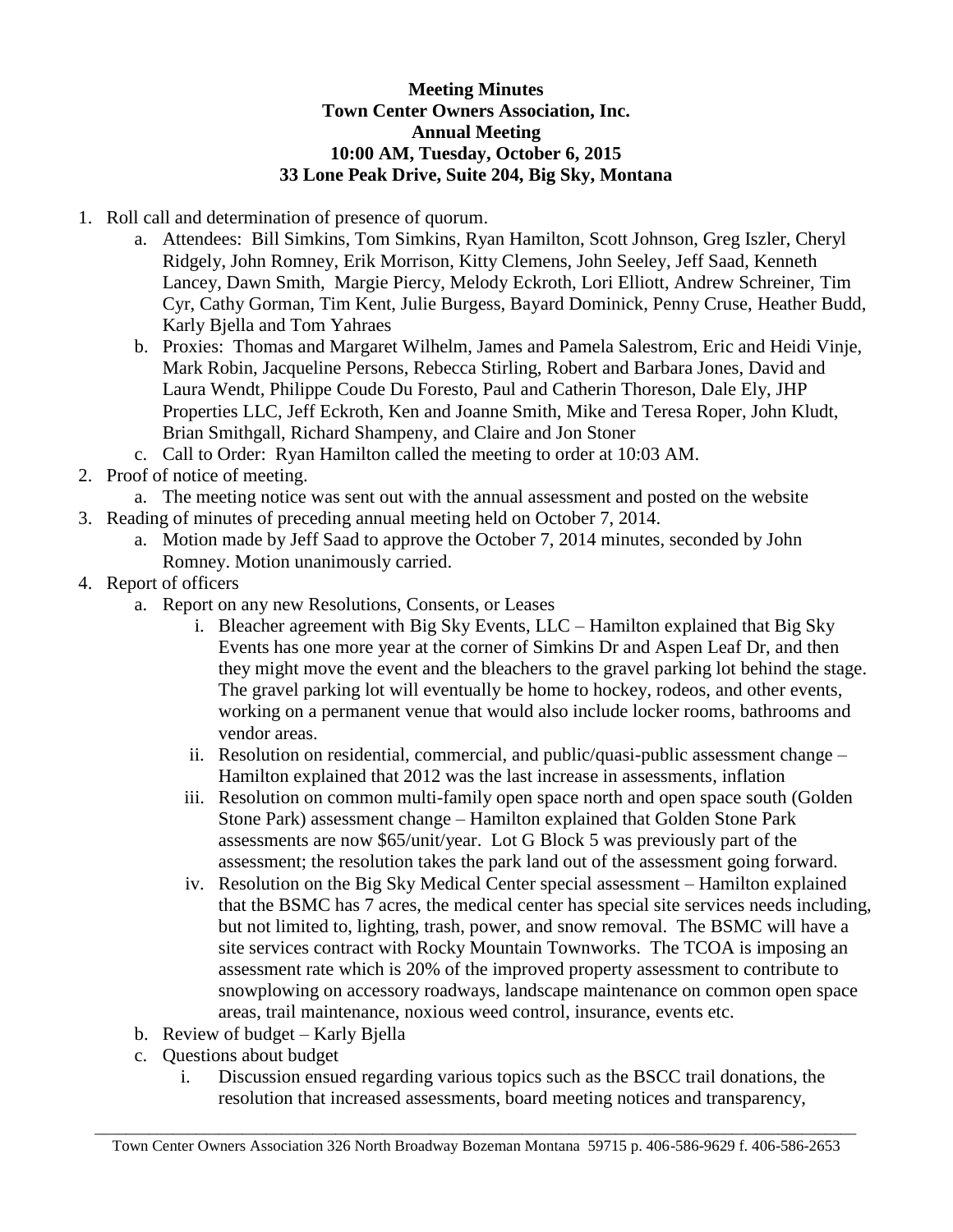proposed budgets and owner review, future assessment rates, new construction in 2016 and 20% dues assessment, salaries and admin costs for Ryan and Karly, the parking lots and the new exempt property tax status, road maintenance, and reserves. The \$75k principal loan repayment only affected the balance sheet, therefore it is not displayed on the operating budget shown in the newsletter.

## 5. Report of committees

- a. Architectural Committee update
- b. Town Center updates
- c. Events to support commercial district, enhance residential area (quality of life, property values) – Erik Morrison
	- i. Suggestions welcome on current and future events discussion ensued regarding the Christmas Stroll and bringing it back to a family event, businesses will be encouraged not to hand out beer/wine this year, guests can go to bars/restaurants, increase security at the Stroll and the Fourth of July
	- ii. Marketing Big Sky and Town Center through events Seelye mentioned that a number of clients say how great the events are, it benefits everyone
- d. New businesses since last year
	- i. High Country Goods, Fercho Gallery & Elliott Design, Peaks CrossFit at Big Sky Athletics, Beehive Basin Brewery, Big Sky Art Space, The Cauldron Botanicals, Big Sky Sotheby's International Realty, Ari O Jewelry, Hungry Moose Central Kitchen, and Lone Mountain Land Company
- e. Work with Big Sky Chamber of Commerce
	- i. TEDD/TIF Hamilton mentioned that the Big Sky Chamber is working on Madison County zoning, early days still, tax impact study is being done for county commissioners
- f. Twitter, Facebook, and Events
	- i. Events & Social Media Manager, Erik Morrison Morrison encouraged TC Businesses to keep him in the loop with events, info etc that he can share on social platforms
- g. Project Update (Present and future projects) Hamilton gave a quick review of all the projects below:
	- i. The Peaks Building finished and building an addition next year
	- ii. Big Sky Medical Center opening December 2015
	- iii. 44 Town Center Avenue (Lot E1) opening November 2015
	- iv. Essentia Condominiums (Phase 2 14 condos) should be completed next summer
	- v. Lots 1-3, Lone Mountain Land Co. (2 buildings) Dominick mentioned that construction will begin this fall/winter and will be completed next spring/summer, want to complete both buildings at the same time
	- vi. Hotel the lot was taken to final plat this spring, still working on finding an equity partner, approx 115 rooms, Hamilton spends 80% of his time on this project
	- vii. Outdoor Events Center/Arena (east of Center Stage, on gravel parking lot area) early planning stages for this project, still need to figure out who would own and operate
	- viii. Rec Center still in progress, could work at Neighborhood Park approx 5 acres, looking into successful models and programming, probably a couple of years out
		- ix. RID 395, traffic, Ousel Falls Road Morrison Maierle needs to implement safety measures discussed last year, traffic light is warranted at Ousel Falls Rd and 64, roundabout vs light discussion, loud construction truck traffic, following up with Jack Schunke on safety concerns, a whole transportation plan needs to happen in Big Sky